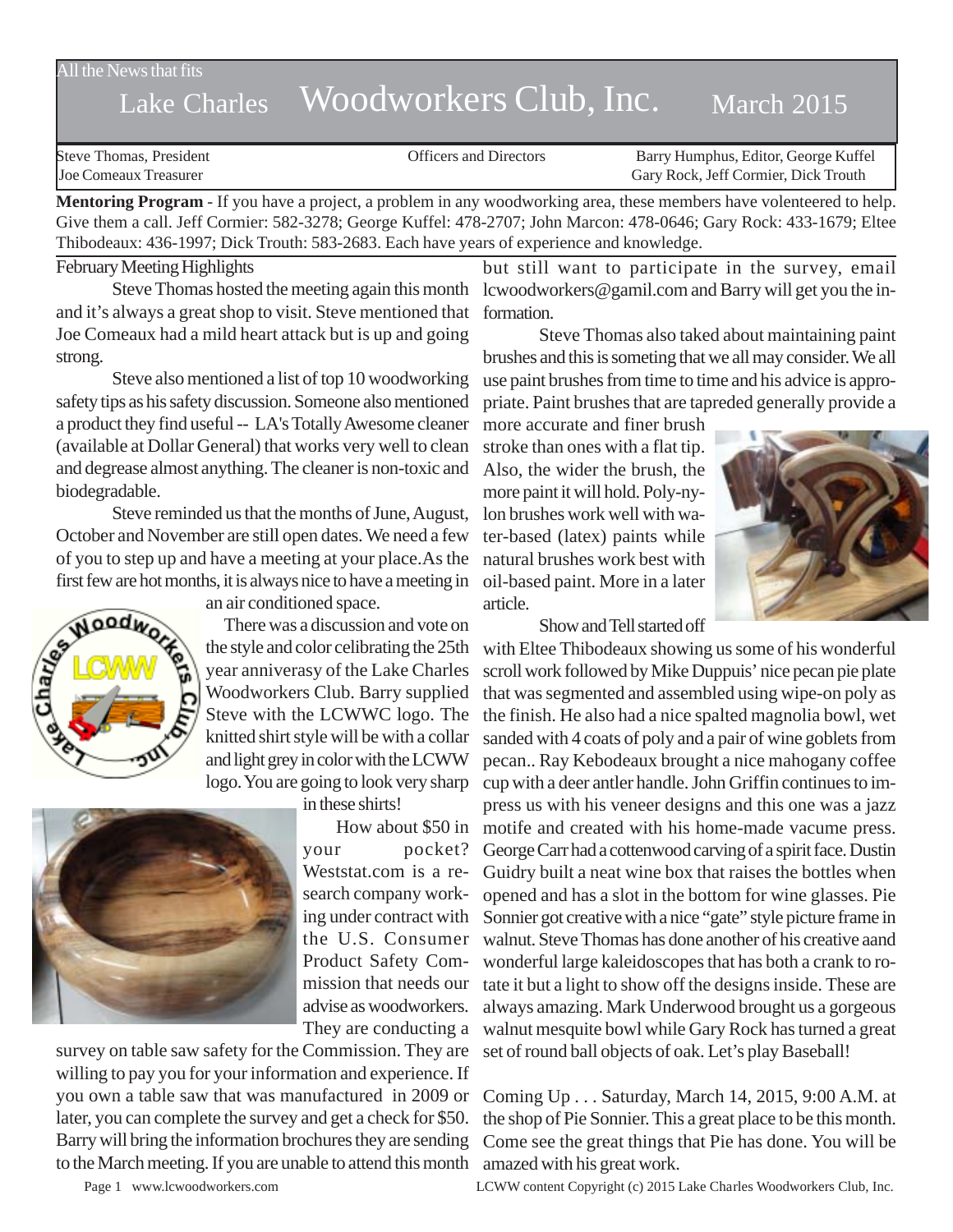## Sulphur Mine Festival March 13-14

They are looking for artists (woodworkers as well) to be featured in the upcoming festival. They have booth spaces that are 10 x 10 ft available to artists for \$50.The event will be on March 13th and 14th. Set up time on Friday will be around 10 A.M.. The event will open at 12 P.M. If you have any questions please feel free to call Eric Manual at 337- 527-0357.

### Maintaining Your Paint Brushes

We have them and we abuse them but here is how to keep a paint brush for ten years or more as Steve Thomas has. Your brushes are an investment. By cleaning them thoroughly and properly at the end of a painting session, they will last longer.

First, wipe off any excess paint using a cloth or soft tissue. Gently squeezing the bristles from the ferrule edge outwards with your fingers, or with a cloth, will help remove paint from the brush. But be careful to avoid pulling on the bristles.

Rinse the brush in turpentine or oil if you've been using oil-based paint or alternatively lukewarm water if you've been using a water-based paint medium. Never use hot water as it can expand the ferrule, causing the hairs to fall out. Then, wipe it on the cloth again to remove the last of the excess paint.

Wash gently using a little bit of mild soap (or a gentle dishwashing liquid). Dab the brush gently onto the piece of soap, then work up a lather in a small container (or the palm of your hand if you're Not using any toxic pigments or solvents).

Rinse and repeat until there's no trace of any color coming out. Over time a brush may become stained, but don't stop rinsing until you're sure there's no paint left. Rinse once more in clean, lukewarm water to remove any traces of soap. Shake off the water.

Use your fingers to gently shape the brush head into its correct shape. If necessary, wrap the bristles in a piece of tissue or toilet paper while the brush is still wet. When the paper dries it'll contract, pulling the bristles into shape.

Leave the brush to dry at room temperature. Ensure it's not resting on its head as it will then dry misshapen. Standing it on the back of the handle works well. If you're worried about the toxicity of the paint you're working with, wear gloves while painting and cleaning your brushes. Also if you find the paint is drying out and cracking, or staining your skin.

Always use separate brushes for oil painting and water-based medium. After all, oil repels water. Also use separate brushes for varnish, gesso, and masking fluid. Don't let acrylic paint dry on a brush as its water-resistant when

dry. But also never leave a brush standing in water.

Never use a lot of pressure to force paint out of a brush. Be patient and rinse it several times. If your brush is made from natural bristle, you can soften it by dipping it in clean oil (the one you use as a medium) after you have cleaned it. Misshapen synthetic brushes can sometimes be reshaped by soaking them in hot water (not boiling).

A couple of other tips are good. You can comb through your brushes with a comb and the best is a Flea comb as this is very fine and works well in terms of dragging out any paint. or product. Steve Thomas suggested that you should not wash a brush by running water from the the top of the brush as this forces paint into the ferrule (heal) of the brush.

Oil-based brushes are generally made of natural hair including Ox hair, Camel hair, Boar hair or even Squirrel hair (for the finest brushes that some arists use).Water-based brushes, generally made of nylon/poly materials are sometimes also good for oil-based paint products but always check the manufacturer's lable. Check the label. Like paint, the higher the cost almost always suggests a better product.

If, when you clean a paint brush, you don't bother to get all the paint out of the bristles, the paint will dry in the brush and stiffen it. Yes, it can be tedious to get the last little bits out of the bristles near the ferrule, but think about it how much paint will accumulate if you leave a little every time you half-heartedly clean a brush.

If you're using cheap brushes and can afford to replace them regularly, then you certainly don't need to bother with cleaning all the paint out of a brush. But if you're on a budget, or use expensive brushes, then it's worth the time spent.

## Take a Bath

You know what a bath is like when you first get in -- lovely and warm, relaxing and refreshing. But after a while the water gets cold and your skin gets all wrinkly, so you get out. So now why do you think your paint brush likes to be left to soak for extended periods? Even if it isn't nasty water or turpintine or oil, it's not a great idea.

For starters, the brush is resting on its bristles, which are the most valuable and delicate part of the thing that you have purchased. Then the water is soaking into the wood of the handle and the glue that holds the bristles in... While it takes extended abuse for the ferrule to loosen and the glue to dissolve, why risk it with a decent brush that you have and paid for? Your brushes are an investment. By cleaning them thoroughly and properly at the end of a painting session, they will last longer.

Continues on page 3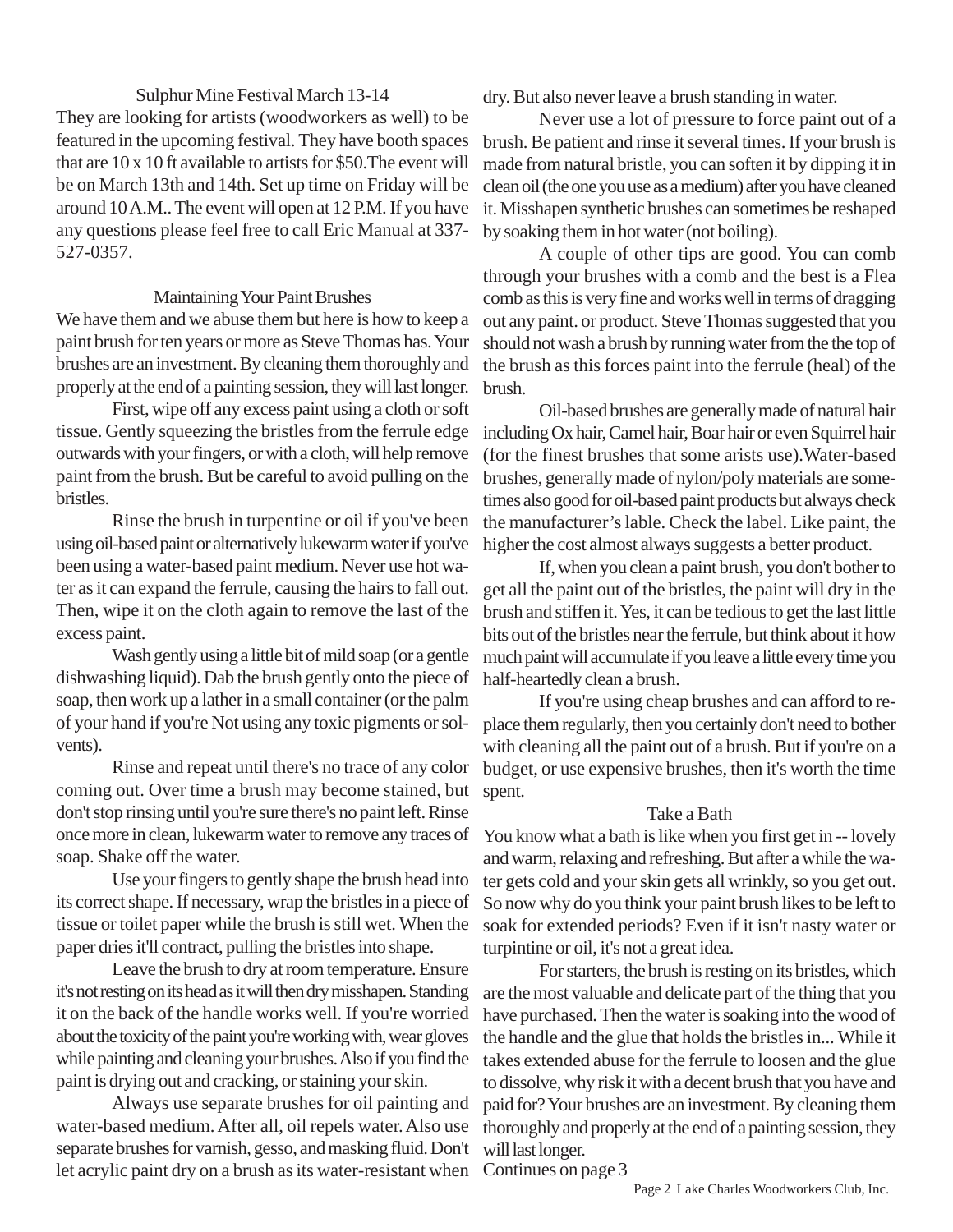If you stand your brush up on the wooden handle, then the water that's in the hairs will run from the hairs into the wood. The risk with this is that the wood, as it gets wet, expands, and so can loosen the ferrule. If this happens, it means the brush hairs aren't held as tightly, so they are likely to fall out as you paint.

You can buy brush holders that hang the brush by the handle without the hairs touching the surface; alternately wrap an elastic band around the brush handle and hang it from a hook, or leave them flat to dry (the handle should keep the hairs off the surface).

If, when you clean a paint brush, you don't bother to get all the paint out of the bristles, the paint will dry in the brush and stiffen it. Yes, it can be tedious to get the last little bits out of the bristles near the ferrule, but think about it how much paint will accumulate if you leave a little every time you half-heartedly clean a brush.

If you're using cheap brushes and can afford to replace them regularly, then you certainly don't need to bother with cleaning all the paint out of a brush.

Scrubbing paint on with a brush is very harsh on the bristles. It bends them out against the brush ferrule, and with extended abuse the brush will be reluctant to reshape itself into its 'normal' shape.

Keep an old brush for doing this, or buy a cheap one. Don't waste your expensive sable/boar/horse or squirrel brush by using it for this.

Which is the hardier part of a brush, the handle or the bristles? If you want to store you brushes upright (and it's certainly a convenient way to have them close, put them into a container so they're standing on their handles, not the soft bristles. This applies regardless of the size or type of the brush.

When you've finished washing a brush, use your fingers to guide the bristles into the 'normal' shape of the brush. If they don't want to co-operate, take a piece of tissue or even toilet paper and wrap this around the bristles while the brush is still damp. As it dries, it'll contract and help reshape the brush.

Now let's clean them. First get some paint thinner, turpentine, or mineral spirits—ideally you should already have some on hand to mix with linseed oil for painter's medium presuming that you are using an oil-based paint medium. Pour a little bit of the thinner into a small container which you can seal up afterward; you'll be able to use the same amount of thinner for a long time.

Page 3 Lake Charles Woodworkers Club, Inc. You're also going to need some liquid soap—I use regular hand soap most of the time, but I've also used Mona Lisa Pink Soap in the past and they both work well. The Pink Soap has some bristle conditioner mixed in, so it may prolong the life of your brushes better than regular hand soap.

Of course, you won't need the thinner or soap until you get all the excess paint out of your brushes. Here's where a little finger strength comes in handy. Take your brush with one hand and a piece of newspaper with the other, wrapping the newspaper around the metal part of the brush. You can also use a so-called Flea Brush to carefully scrape out any paint in the brissels.

Then, just squeeze as tightly as possible, starting right at the base of the bristles, while pulling the brush back through your fingers. Get as much paint as you can out of the brush. Go ahead and do it a few times, and especially try to remove all the paint that's stuck close to the ferrule (the metal part of the brush.)

You should end up with splotches of paint all over your newspaper and a lot less of the paint left in your brush. Next, take your brush over to the small container of paint thinner and dip it in, scrubbing across the bottom of the container to loosen more paint.

Repeat the squeezing technique with more newspaper, but be warned that it can get a little messier this time around since your brush will have picked up a lot of the liquid thinner. You should see a quite a bit more color flowing out of the bristles however.

Once you've squeezed out the thinner a few times your paintbrush will probably have a little more of its original color back, but there'll still be a paint stain left from the oils. To finish cleaning the brush, pump some liquid soap into the palm of one hand and hold the paintbrush with your other.

Scrub the brush back and forth across your palm, letting the soap penetrate the bristles to pull out more oil pigment. When the soap gets too contaminated by the paint, rinse both your hand and the brush with water, then get more soap and begin scrubbing again. Repeat the process until the soap doesn't change color in your palm, proving that there's no more oil paint stuck in the brush. (NOTE: If you're concerned about possible absorption of Cadmium into your skin during this stage, feel free to use disposable gloves.) Rinse out all the soap and use your newspaper one last time to get most of the water out of the bristles.

It's important to clean your brushes immediately after you finish painting, even when you're tempted to let them sit for a day or two. Letting them soak in paint thinner isn't a good alternative either; it will just weaken the glue holding the bristles in place. Although it may seem like a lot of effort, good care and cleaning of your brushes will help them last longer and stay functional throughout their lifespan—keeping you from the frustration of using worn out tools, and ultimately saving you money.